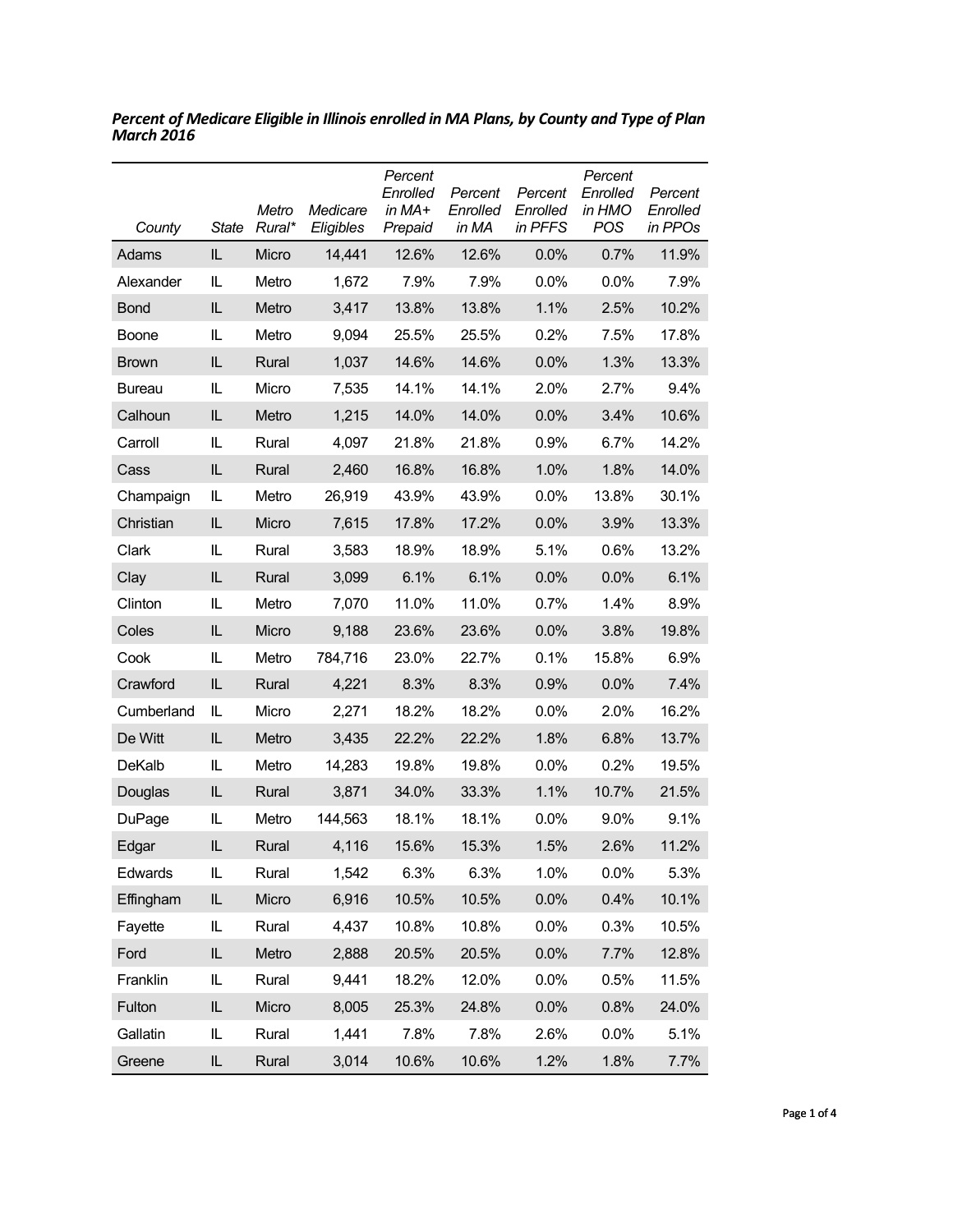| County     | State | Metro<br>Rural* | Medicare<br>Eligibles | Percent<br>Enrolled<br>in $MA+$<br>Prepaid | Percent<br>Enrolled<br>in MA | Percent<br>Enrolled<br>in PFFS | Percent<br>Enrolled<br>in HMO<br>POS | Percent<br>Enrolled<br>in PPOs |
|------------|-------|-----------------|-----------------------|--------------------------------------------|------------------------------|--------------------------------|--------------------------------------|--------------------------------|
| Grundy     | IL    | Metro           | 7,809                 | 9.8%                                       | 9.8%                         | 1.4%                           | 0.0%                                 | 8.4%                           |
| Hamilton   | IL    | Rural           | 1,861                 | 9.8%                                       | 9.8%                         | 0.0%                           | 0.0%                                 | 9.8%                           |
| Hancock    | IL    | Micro           | 4,556                 | 11.0%                                      | 11.0%                        | 0.0%                           | 0.4%                                 | 10.6%                          |
| Hardin     | IL    | Rural           | 1,197                 | 10.9%                                      | 10.9%                        | 2.8%                           | 0.0%                                 | 8.1%                           |
| Henderson  | IL    | Micro           | 1,720                 | 13.3%                                      | 13.3%                        | 0.0%                           | 5.6%                                 | 7.7%                           |
| Henry      | IL    | Metro           | 10,871                | 25.4%                                      | 25.4%                        | 0.0%                           | 7.4%                                 | 18.0%                          |
| Iroquois   | IL.   | Rural           | 6,857                 | 13.4%                                      | 13.4%                        | 1.2%                           | 1.8%                                 | 10.5%                          |
| Jackson    | IL    | Metro           | 9,421                 | 22.6%                                      | 22.4%                        | 0.0%                           | 1.8%                                 | 20.5%                          |
| Jasper     | IL    | Rural           | 2,112                 | 10.4%                                      | 10.4%                        | 1.1%                           | 0.0%                                 | 9.2%                           |
| Jefferson  | IL    | Micro           | 8,043                 | 12.1%                                      | 11.6%                        | 0.0%                           | 0.0%                                 | 11.6%                          |
| Jersey     | IL    | Metro           | 4,824                 | 13.9%                                      | 13.9%                        | 0.0%                           | 5.4%                                 | 8.5%                           |
| Jo Daviess | IL.   | Rural           | 5,968                 | 44.9%                                      | 17.3%                        | 0.5%                           | 2.8%                                 | 13.9%                          |
| Johnson    | IL    | Rural           | 3,023                 | 22.0%                                      | 21.5%                        | 2.7%                           | 0.5%                                 | 18.4%                          |
| Kane       | IL    | Metro           | 69,859                | 20.8%                                      | 20.8%                        | 0.1%                           | 11.7%                                | 9.0%                           |
| Kankakee   | IL    | Metro           | 20,589                | 16.8%                                      | 16.8%                        | 0.5%                           | 5.7%                                 | 10.7%                          |
| Kendall    | IL.   | Metro           | 13,944                | 18.7%                                      | 18.7%                        | 0.2%                           | 9.3%                                 | 9.2%                           |
| Knox       | IL    | Micro           | 11,908                | 29.4%                                      | 29.2%                        | 0.0%                           | 18.3%                                | 10.9%                          |
| La Salle   | IL    | Micro           | 22,936                | 12.8%                                      | 12.8%                        | 0.6%                           | 0.3%                                 | 11.9%                          |
| Lake       | IL    | Metro           | 100,381               | 12.1%                                      | 12.0%                        | 0.0%                           | 4.9%                                 | 7.1%                           |
| Lawrence   | IL.   | Rural           | 3,110                 | 8.6%                                       | 8.6%                         | 2.0%                           | 0.0%                                 | 6.6%                           |
| Lee        | IL    | Micro           | 7,556                 | 16.7%                                      | 16.7%                        | 0.3%                           | 0.8%                                 | 15.6%                          |
| Livingston | IL    | Micro           | 7,367                 | 21.3%                                      | 21.3%                        | 0.0%                           | 7.2%                                 | 14.1%                          |
| Logan      | IL.   | Micro           | 5,747                 | 25.3%                                      | 25.3%                        | 0.3%                           | 8.6%                                 | 16.4%                          |
| Macon      | IL    | Metro           | 23,379                | 15.5%                                      | 13.7%                        | 0.0%                           | 3.8%                                 | 9.9%                           |
| Macoupin   | IL    | Metro           | 10,496                | 12.1%                                      | 12.1%                        | 0.0%                           | 0.8%                                 | 11.2%                          |
| Madison    | IL    | Metro           | 51,539                | 31.4%                                      | 31.3%                        | 0.3%                           | 21.2%                                | 9.8%                           |
| Marion     | IL    | Micro           | 9,360                 | 10.0%                                      | 10.0%                        | 0.0%                           | 0.0%                                 | 10.0%                          |
| Marshall   | IL    | Metro           | 2,908                 | 17.7%                                      | 17.7%                        | 0.0%                           | 6.5%                                 | 11.2%                          |
| Mason      | IL    | Rural           | 3,665                 | 14.8%                                      | 14.8%                        | 0.6%                           | 1.6%                                 | 12.6%                          |
| Massac     | IL    | Micro           | 3,655                 | 13.6%                                      | 13.6%                        | 0.0%                           | 0.0%                                 | 13.6%                          |
| McDonough  | IL.   | Micro           | 5,839                 | 25.0%                                      | 25.0%                        | 0.0%                           | 1.5%                                 | 23.5%                          |

*Percent of Medicare Eligible in Illinois enrolled in MA Plans, by County and Type of Plan March 2016*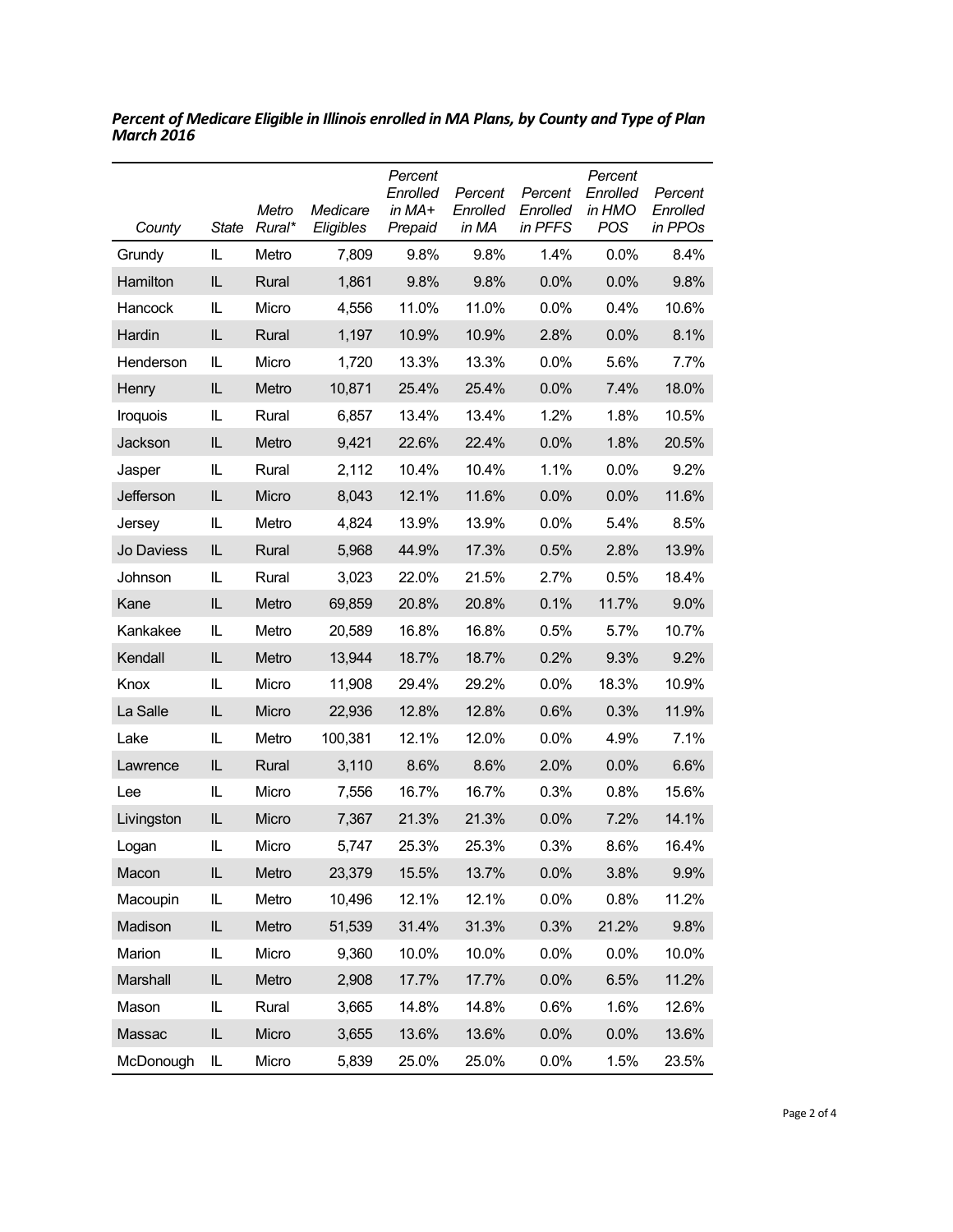| County          | State | Metro<br>Rural* | Medicare<br>Eligibles | Percent<br>Enrolled<br>in MA+<br>Prepaid | Percent<br>Enrolled<br>in MA | Percent<br>Enrolled<br>in PFFS | Percent<br>Enrolled<br>in HMO<br><b>POS</b> | Percent<br>Enrolled<br>in PPOs |
|-----------------|-------|-----------------|-----------------------|------------------------------------------|------------------------------|--------------------------------|---------------------------------------------|--------------------------------|
| <b>McHenry</b>  | IL.   | Metro           | 47,292                | 11.0%                                    | 11.0%                        | 0.2%                           | 2.4%                                        | 8.3%                           |
| McLean          | IL    | Metro           | 23,835                | 28.0%                                    | 28.0%                        | 0.3%                           | 10.4%                                       | 17.4%                          |
| Menard          | IL    | Metro           | 2,596                 | 30.0%                                    | 30.0%                        | 0.0%                           | 8.4%                                        | 21.6%                          |
| Mercer          | IL.   | Metro           | 3,890                 | 29.6%                                    | 29.6%                        | 0.0%                           | 10.5%                                       | 19.1%                          |
| Monroe          | IL    | Metro           | 6,168                 | 34.1%                                    | 33.8%                        | 0.0%                           | 24.4%                                       | 9.4%                           |
| Montgomery      | IL    | Rural           | 6,451                 | 12.2%                                    | 12.2%                        | 1.0%                           | 0.9%                                        | 10.3%                          |
| Morgan          | IL    | Micro           | 7,649                 | 19.8%                                    | 19.8%                        | 0.0%                           | 2.2%                                        | 17.6%                          |
| Moultrie        | IL    | Rural           | 2,985                 | 14.1%                                    | 13.6%                        | 0.8%                           | 2.3%                                        | 10.5%                          |
| Ogle            | IL    | Micro           | 10,232                | 24.2%                                    | 24.2%                        | 0.4%                           | 1.3%                                        | 22.5%                          |
| Peoria          | IL    | Metro           | 34,015                | 29.5%                                    | 29.5%                        | 0.1%                           | 17.0%                                       | 12.4%                          |
| Perry           | IL.   | Rural           | 4,429                 | 17.3%                                    | 15.6%                        | 0.0%                           | 0.7%                                        | 14.9%                          |
| Piatt           | IL    | Metro           | 3,425                 | 37.7%                                    | 37.7%                        | 0.0%                           | 11.9%                                       | 25.8%                          |
| Pike            | IL    | Rural           | 3,584                 | 11.4%                                    | 11.0%                        | 0.8%                           | 1.2%                                        | 9.1%                           |
| Pope            | IL.   | Rural           | 911                   | 15.1%                                    | 15.1%                        | 2.7%                           | 0.0%                                        | 12.4%                          |
| Pulaski         | IL    | Rural           | 1,474                 | 11.1%                                    | 11.1%                        | 0.0%                           | 0.0%                                        | 11.1%                          |
| Putnam          | IL    | Micro           | 1,360                 | 12.1%                                    | 12.1%                        | $0.0\%$                        | 1.2%                                        | 11.0%                          |
| Randolph        | IL    | Rural           | 6,517                 | 18.6%                                    | 16.7%                        | 0.8%                           | 3.1%                                        | 12.8%                          |
| Richland        | IL    | Rural           | 3,675                 | 10.4%                                    | 10.4%                        | 1.8%                           | $0.0\%$                                     | 8.7%                           |
| Rock Island     | IL.   | Metro           | 29,548                | 35.0%                                    | 35.0%                        | 0.3%                           | 12.4%                                       | 22.4%                          |
| Saline          | IL    | Rural           | 5,977                 | 13.5%                                    | 12.4%                        | 0.0%                           | 0.7%                                        | 11.7%                          |
| Sangamon        | IL    | Metro           | 37,920                | 35.4%                                    | 35.4%                        | 0.2%                           | 11.5%                                       | 23.6%                          |
| Schuyler        | IL    | Rural           | 1,552                 | 15.4%                                    | 15.4%                        | 0.7%                           | $0.0\%$                                     | 14.7%                          |
| Scott           | IL    | Micro           | 1,023                 | 15.7%                                    | 15.7%                        | 0.0%                           | 1.5%                                        | 14.3%                          |
| Shelby          | IL    | Rural           | 4,958                 | 8.9%                                     | 8.9%                         | 0.0%                           | 0.7%                                        | 8.1%                           |
| St. Clair       | IL    | Metro           | 45,509                | 32.1%                                    | 31.8%                        | 0.6%                           | 24.0%                                       | 7.2%                           |
| <b>Stark</b>    | IL    | Metro           | 1,250                 | 19.9%                                    | 19.9%                        | 0.0%                           | 10.0%                                       | 9.9%                           |
| Stephenson      | IL    | Micro           | 10,996                | 38.3%                                    | 38.3%                        | 0.5%                           | 3.1%                                        | 34.7%                          |
| <b>Tazewell</b> | IL    | Metro           | 26,619                | 25.6%                                    | 25.6%                        | 0.1%                           | 12.6%                                       | 12.9%                          |
| Union           | IL    | Rural           | 4,426                 | 21.8%                                    | 21.8%                        | 3.0%                           | 0.9%                                        | 17.9%                          |
| Vermilion       | IL    | Metro           | 17,226                | 34.4%                                    | 34.1%                        | 0.0%                           | 12.8%                                       | 21.3%                          |
| Wabash          | IL    | Rural           | 2,605                 | 8.2%                                     | 8.2%                         | 1.1%                           | 0.0%                                        | 7.1%                           |

*Percent of Medicare Eligible in Illinois enrolled in MA Plans, by County and Type of Plan March 2016*